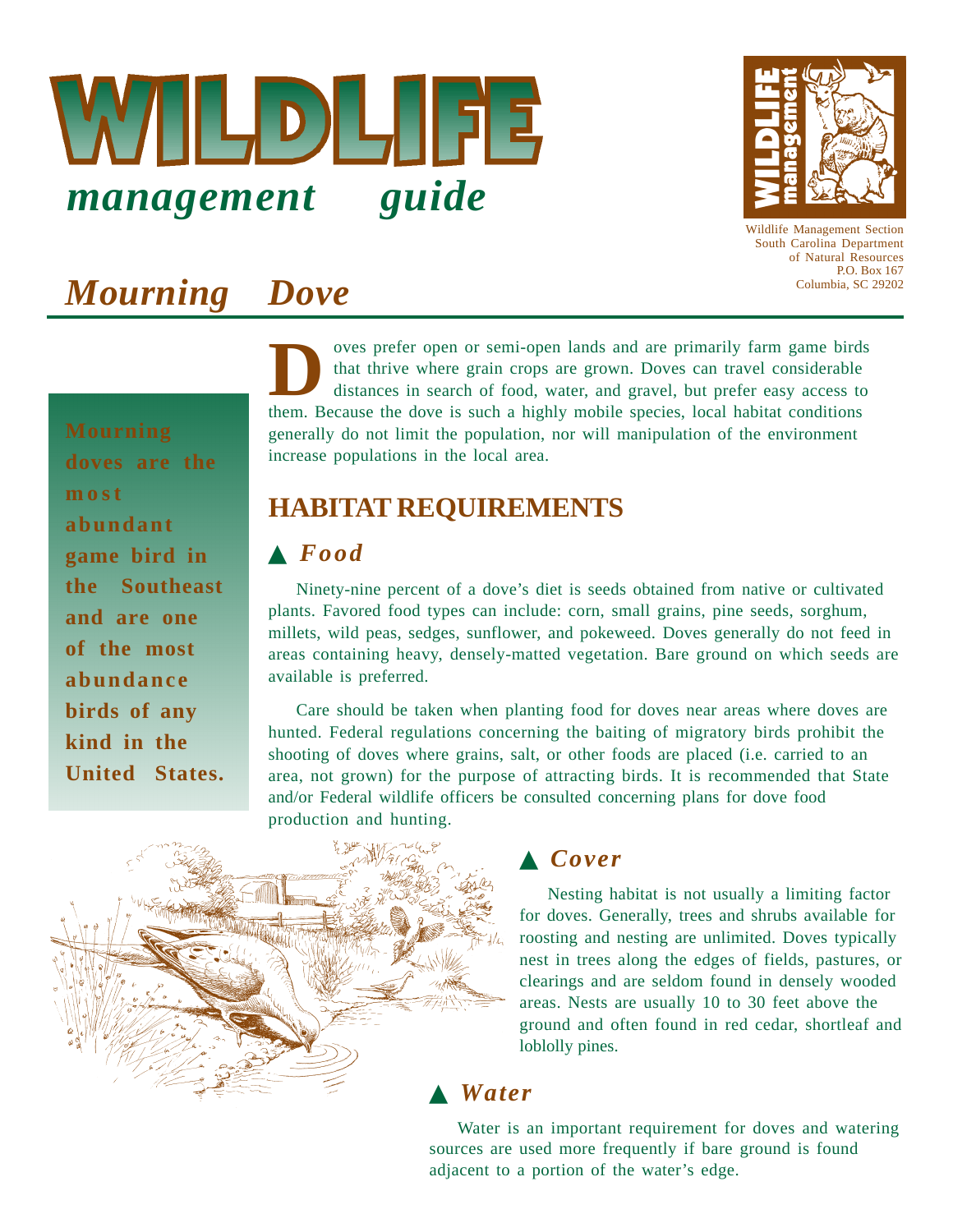## ▲ *Population Objectives*

Migratory doves over-winter in the Southeast but the greatest dove concentrations in South Carolina are resident flocks in the early fall. Birds resident to a local area are the first to breed in the

The dove breeding season runs from February through October reaching a peak in late spring and early

spring.

summer; although it may

be observed during any month. Doves reproduce at high rates producing 3-5 broods each year. They are however a short-lived species and generally survive less than a year. Doves tend to over-winter in the same area each year and remain longest in the best habitat. Wintering doves prefer river and creek bottoms near agricultural fields that produced corn or grains the previous summer.

## **STANDARD MANAGEMENT PRACTICES**

Seed tree, shelterwood, and clearcuts are all appropriate timber harvest methods for dove management. Rotation length, stand size and shape are not important factors.

#### ▲ *Regeneration*

Regenerated areas are beneficial to doves for 2 to 3 years following site preparation and the more thorough the site preparation the more beneficial to doves. For maximum benefits, perform site preparation prior to mid-June so that herbaceous plants mature and produce seed by fall. Pokeberry is a highly preferred dove food often found on recently regenerated areas.

#### ▲ *Intermediate Treatments*

Early and frequent thinning of pine stands stimulates the production of herbaceous plants valuable as dove foods. Intermediate treatments

in other forest types have little impact on doves.

#### ▲ *Prescribed Burning*

Doves readily feed in burned areas where desirable seeds are abundant and exposed. Prescribed burning in park-like stands is an inexpensive and effective technique for managing dove habitat, especially when used in association with openings, cultivated

grain fields, and water sources. Winter burns are preferred since more seed is produced from herbaceous plants. Do not burn stream bottoms, slopes over 20 percent, or mast-producing hardwood inclusions.

## **DIRECT IMPROVEMENTS TO HABITAT**

Control understory vegetation so that birds may move freely on the ground and easily locate seeds. Mow, or disc small areas (*10-20 acres*) in shrubby vegetation. Avoid fall plowing of agricultural fields following harvest. Leave some areas of small grains like wheat, rye, corn, browntop millet, and sorghum unharvested and leave waste grain.

Regeneration areas can be planted to grains in the growing space not occupied by seedlings for the first few years following harvest. Plant dove foods immediately following site preparation. Millets work well in this situation. Plant small grains in the vicinity of water and coniferous cover. Row cultivation is preferred, although broadcast seeding can be used. In areas of extensive crop and grasslands, coniferous trees can be planted for nesting and roosting sites. These will hold a breeding population in the summer and attract migratory flocks in fall and winter.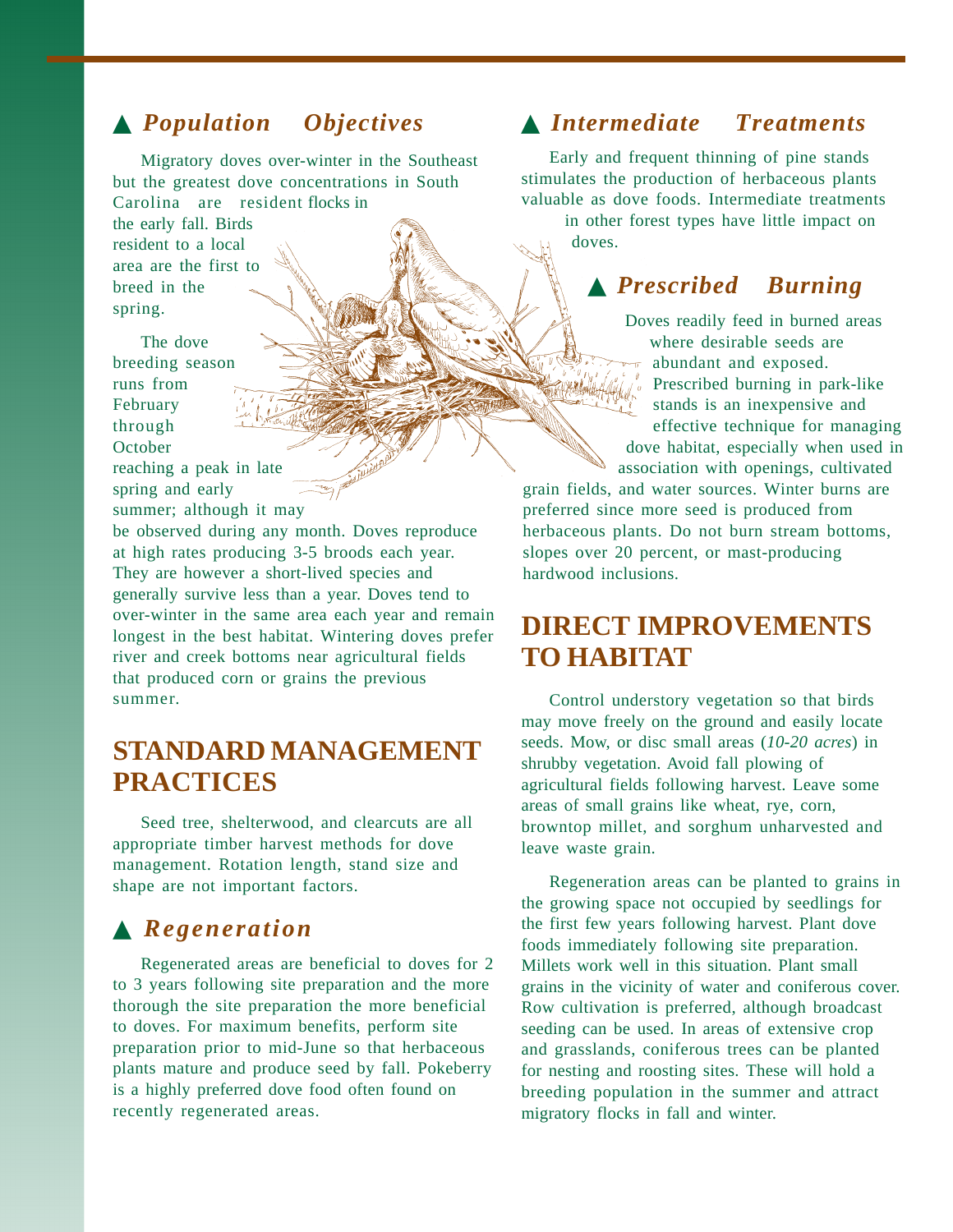# **OTHER SPECIES THAT BENEFIT FROM MOURNING DOVE MANAGEMENT**

Many species with open field habitat requirements benefit from dove management. Management plans should also emphasize the following species that are associated with early successional habitats that can be managed for doves:

| <b>Open</b>                                                                                       | <b>Fields</b> | Early<br>Regeneration                                                                                          | Park-like<br><b>Pine</b> Stands                                                        |
|---------------------------------------------------------------------------------------------------|---------------|----------------------------------------------------------------------------------------------------------------|----------------------------------------------------------------------------------------|
| yellow-rumped<br>warbler<br>goldfinch<br>indigo bunting<br>meadowlark<br>red fox<br>Cooper's hawk |               | rabbit<br>white-tailed deer<br>ruffed grouse<br>yellow-breasted<br>chat<br>chestnut-sided<br>warbler<br>towhee | red-cockaded<br>woodpecker<br>Bachman's<br>sparrow<br>wild turkey<br>bobwhite<br>quail |
|                                                                                                   |               | song sparrow<br>bobwhite quail                                                                                 |                                                                                        |